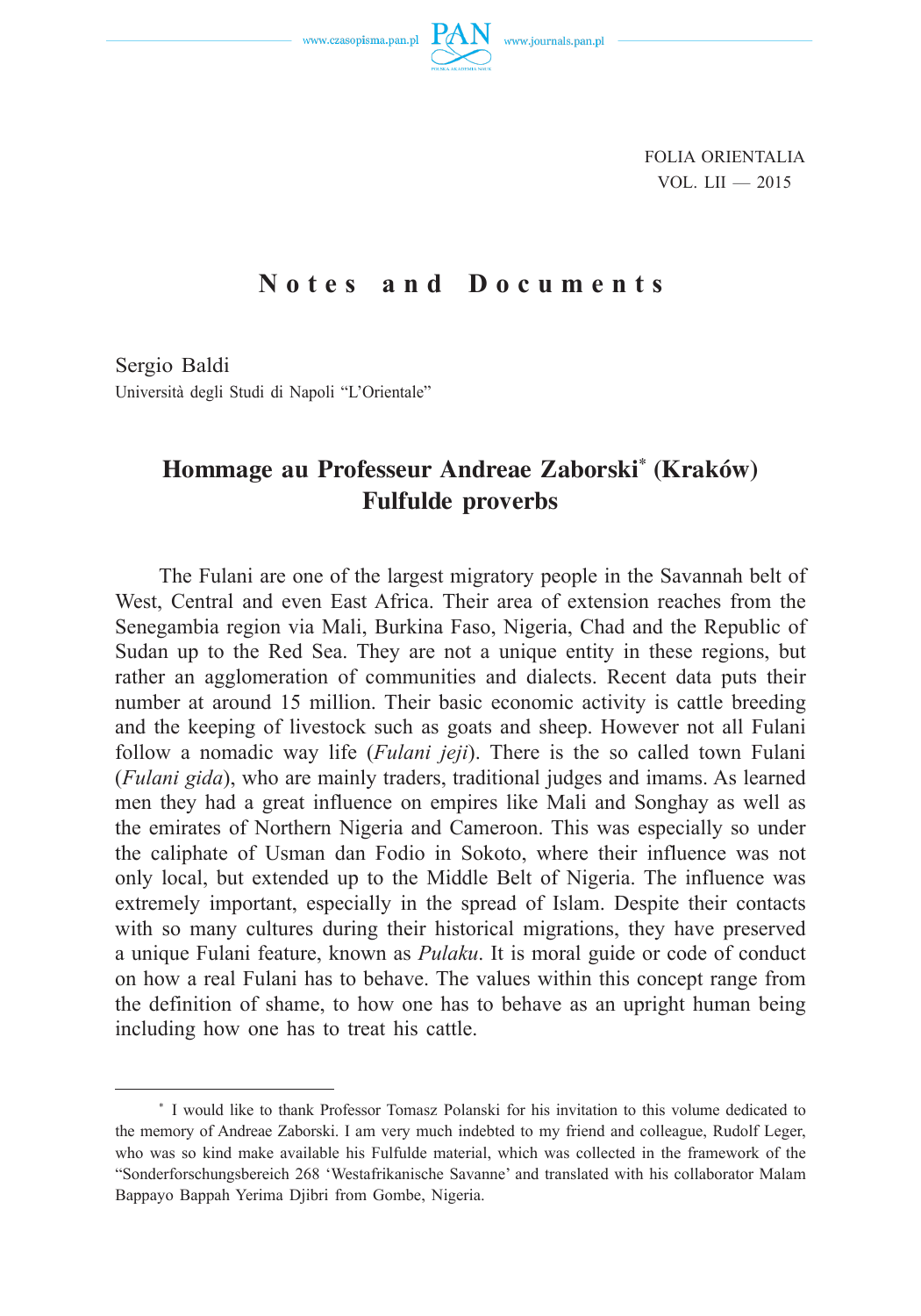

366 *Sergio Baldi*

Their language is classified as Atlantic within the Niger-Congo phylum. Related to their language, called Fulfulde or Poular (in West Africa), are Wolof and Serer. Typologically Fulfulde is a class language of suffix type, which has according to the various dialects 25 to 35 noun classes. It also has an important consonant permutation, meaning that certain consonants have to undergo a change according to their articulatory position. This says that, the consonants f, s, h, v/w, r and y may change at the beginning of a word into their counterparts' p, c, k, g/b, d and g. The language also possesses a suffix conjugation and a special feature, which is the *genera verbi*. This says that Fulfulde has an active, middle and passive voice. The main syntactical order is SVO, i.e. subject, verb and object.

In talking about proverbs, it can be stated that Africa is rich in oral tradition which contains most of its proverbs. This also holds for the Fulani people. One of the most widely and commonly used form of oral art is proverbs, which may be considered a foundation of social and cultural wisdom. Therefore proverbs which are transmitted from generation to generation can be considered a part of everyday speech. One of the basic domains of Fulfulde proverbs is the animal kingdom. In the following, I have chosen a few proverbs which underline the particular use of domestic as well as wild animals as subjects. This choice was not done purposely to focus on one feature, but rather to demonstrate the richness of their cultural world view, especially their highly developed language.

The first proverb, which can easily be understood, is the following;

*Nde nyiiwa yabti nde ngeelo* "The feet of elephant tread on that of camel". The explanation is that, a big animal like an elephant, on walking over the foot prints of a smaller animal, like a camel, will cancel them. In a sophisticated way it can be stated that "More important things overshadow lesser things".

The next proverb: *Biki nyaale sey gerooɗe daneeje* can be translated as "The feast of a white heron must be with white chickens". The interpretation of the proverb is that a heron is a bird which cannot be compared to a chicken. This proverb is ironical in comparing the hen to the heron. It says that a white hen might resemble a heron, but they belong to different worlds. The deep meaning and sense of it says that "Everybody has to go according to his status".

As regards the next proverb, we are confronted with a different situation. The proverb is: *Kuti yarataa ndiyam mo sawru*. The translation says that "A dog does not drink the water of one who holds a stick". It can be interpreted as, "Do not attempt what is beyond your capacity", or that the ill-behaved will not fool about where they are not welcome.

One of the most admired animals among the Fulani is *lelwa*, meaning gazelle. If a young Fulani man wants to make a compliment to a young lady he may say *A mari yitere lelwa* "You have the eyes of a gazelle". This expression shows how the hold that animal in high esteem. It is also expressed in the following proverb: *Lelwa diwataa ɓiyumvlada*. The translation is "A gazelle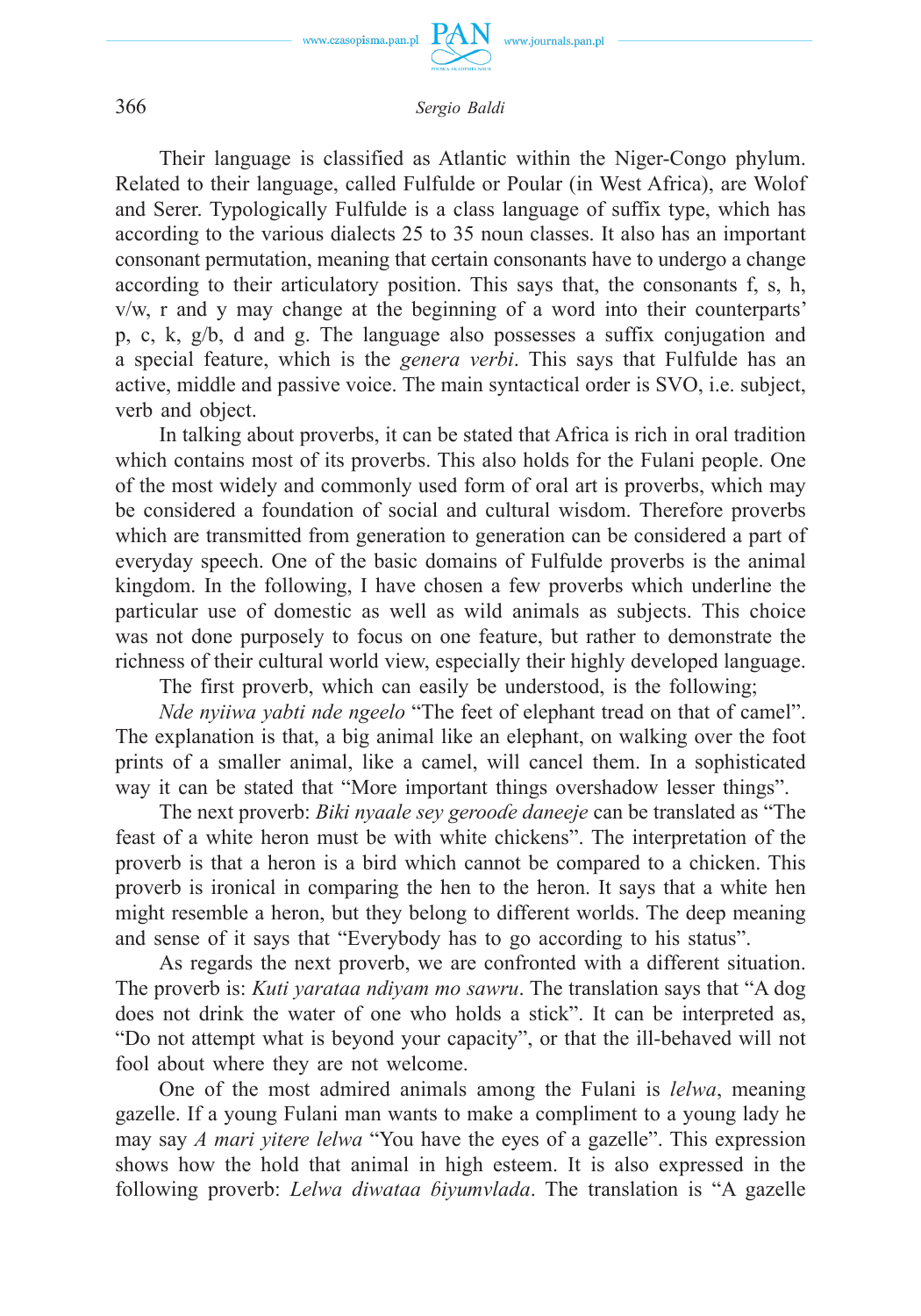

## *Hommage au professeur Andreae Zaborski* 367

cannot jump and leave its young one to crawl". The deeper sense, however, means that one has to behave as one is taught. In short we can translate it in our way as: Like mother like child.

A similar proverb also pointing to the relation of what is not possible is *Jiga duule eso mbabba*. The translation says "Vulture of sky is the in-law of a donkey". The meaning is that two things which oppose each other cannot be put together. It was translated by the informant as: "Oil and water cannot mix" and he added "A hopeless and useless person can never stay together".

The next proverb shown here is: *Manti ba mbabba wii nga kuti ɓingaawa*, which means: "the roar like a donkey that asked a dog for a dance". The meaning of it is that the dog cannot dance to the music of the donkey, since it does not understand the specific music of a donkey. Finally it was explained as "Don't attempt the impossible".

A further proverb referring to a strange behaviour is: *Mo semtataa dono kuti*, which means "An immodest person inherits the dog". The deeper sense of it is: "An immodest person behaves the way he wants". It should be added that the image of a dog in the Fulani culture is that of an inferior animal. Its interpretation could be that, one who lacks humility, or an arrogant person will receive no reward. Therefore ending up with something of little value like the dog.

*Mawndu sukkoto umsa* is another proverb translated as "A lion shuts its anus before it roars". This means "One must seek the support of others in any serious work". It should be added, that the word for lion is not supposed to be mentioned directly, since it is a taboo, but rather euphemized. Here *mawndu* literarily means "the big one".

The following proverb deals with *puccu*, i.e. horse. It reads as follows: *Puccu go'o e fellere doggudu ngu mari*. The translation is that "Every horse has a galloping ground". The meaning is that everyone, be they small or big, be they useful or useless have "A niche in the world". It also says that "One who races alone wins the race".

A very common proverb – not only among the Fulani, but also found all over Africa – is *To a ɗon nder ndiyam taa huɗu gilangeeru*, meaning "You should not abuse a crocodile while in the water". It is clearly understood that in a difficult situation one should not worsen it. A further sense by our informant was given as "Don't rejoice till you are out of the woods".

The following proverb too, not restricted to the Fulani society alone is: *Gerogal yaaɓata ɓiyumngam ngal yiɗaa ngel*. It says in its translation that "The hen does not tread on its chicks out of hatred". This means "A mother scolds her child out of love".

The last one cited here may be *Waandu e mari daande haɓɓa e keeshi*. The meaning of this proverb is "The monkey has a neck but it is tied at the waist". This also means that, to be on the safe side one should not tie a monkey at the neck, but rather around its waist, so that it cannot escape. The deeper